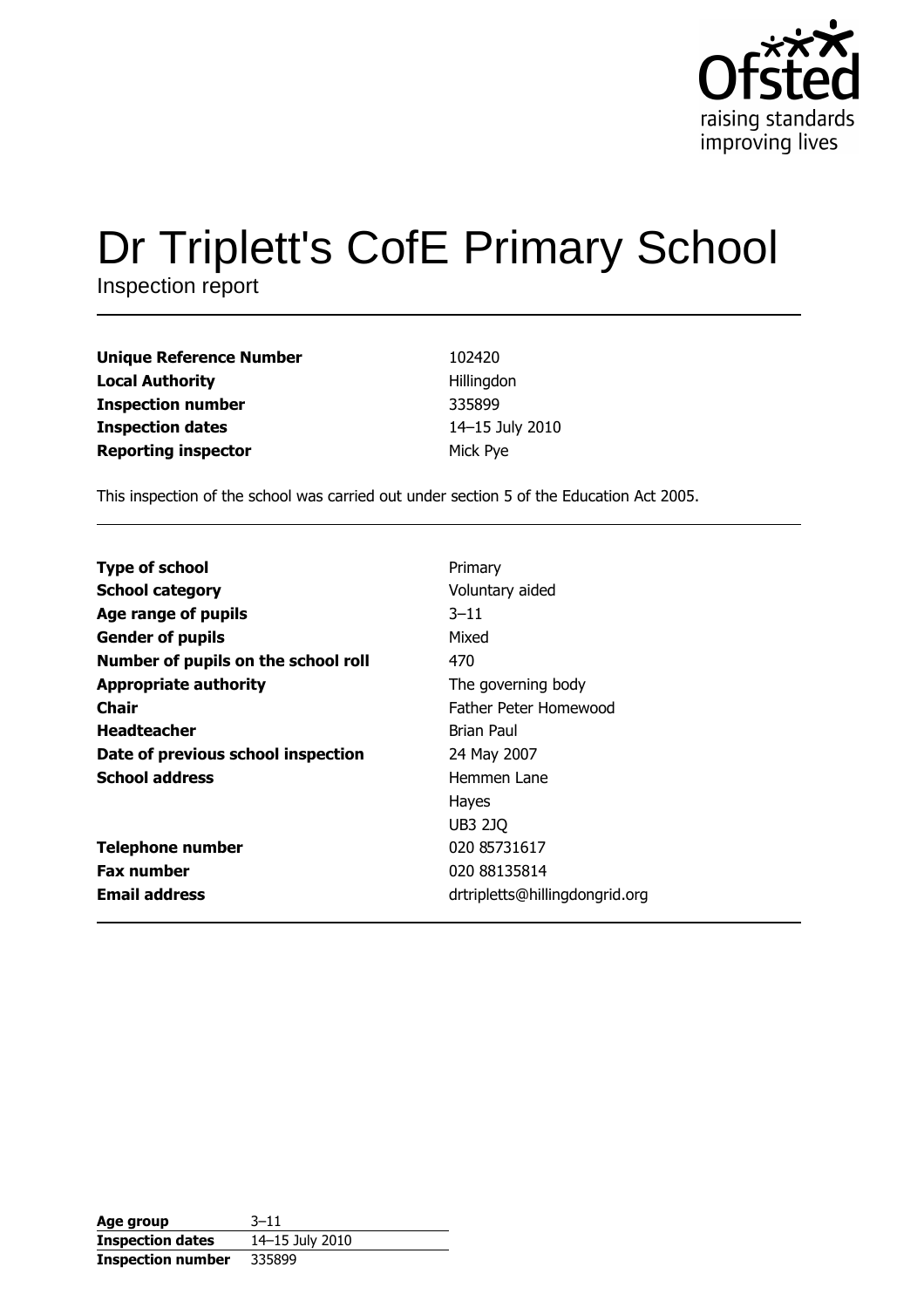The Office for Standards in Education, Children's Services and Skills (Ofsted) regulates and inspects to achieve excellence in the care of children and young people, and in education and skills for learners of all ages. It regulates and inspects childcare and children's social care, and inspects the Children and Family Court Advisory Support Service (Cafcass), schools, colleges, initial teacher training, work-based learning and skills training, adult and community learning, and education and training in prisons and other secure establishments. It rates council children's services, and inspects services for looked after children, safequarding and child protection.

Further copies of this report are obtainable from the school. Under the Education Act 2005, the school must provide a copy of this report free of charge to certain categories of people. A charge not exceeding the full cost of reproduction may be made for any other copies supplied.

If you would like a copy of this document in a different format, such as large print or Braille, please telephone 08456 404045, or email enquiries@ofsted.gov.uk.

You may copy all or parts of this document for non-commercial educational purposes, as long as you give details of the source and date of publication and do not alter the documentation in any way.

Royal Exchange Buildings St Ann's Square Manchester M2 7LA T: 08456 404045 Textphone: 0161 618 8524 E: enquiries@ofsted.gov.uk W: www.ofsted.gov.uk © Crown copyright 2010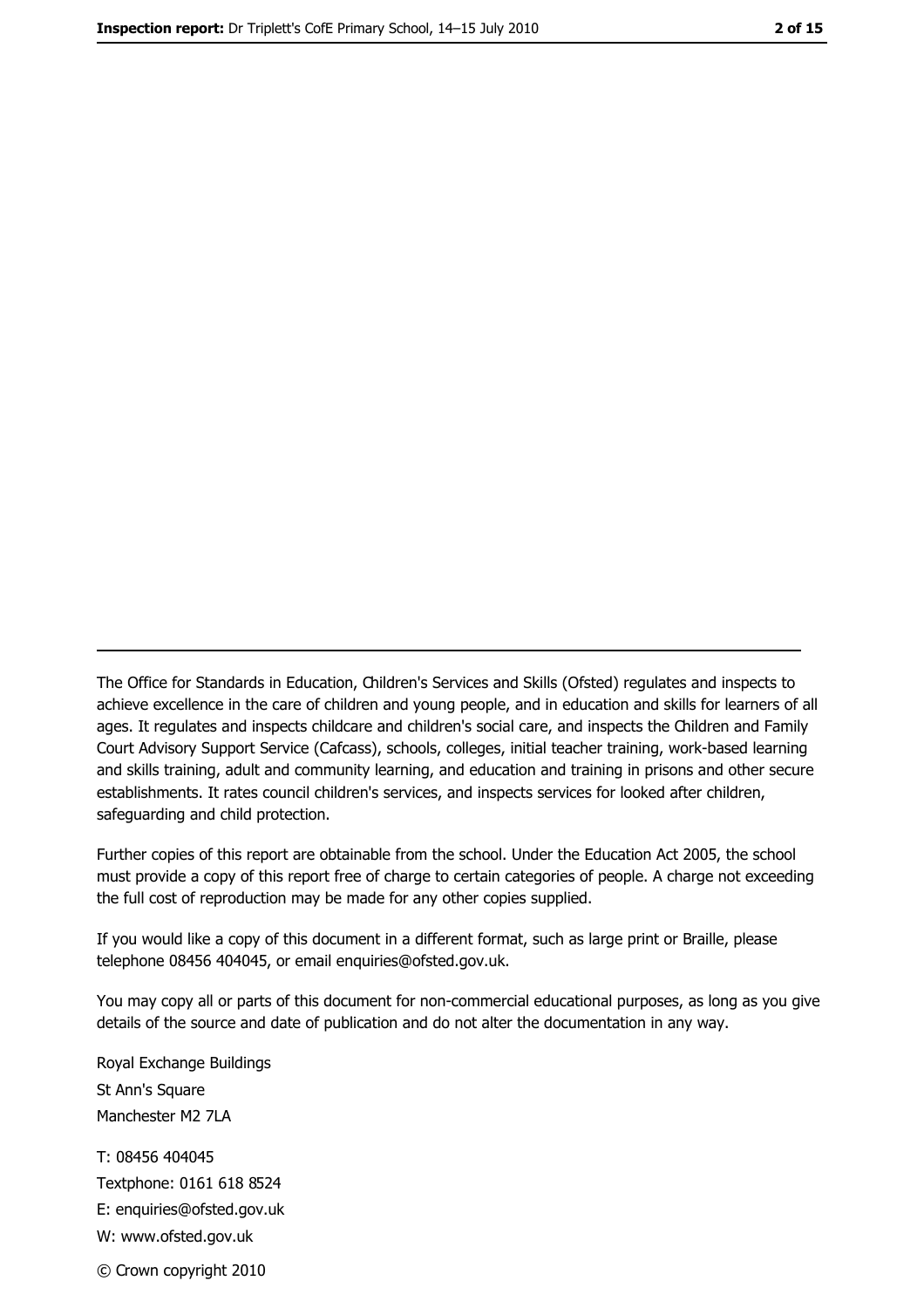# **Introduction**

This inspection was carried out by four additional inspectors. They observed 18 lessons and saw a total of 15 teachers. They visited the school production, sports day activities and a family support workshop. They held meetings with governors, pupils, staff and parents and carers. They observed the school's work, and looked at pupils' work and data relating to their attainment and progress. The school's development plan, lesson and curriculum plans, governors' minutes and school policies and procedures, particularly those relating to the health and safety and safeguarding of pupils, were scrutinised. Inspectors also looked at completed questionnaires returned by pupils and staff, along with those from 144 parents and carers.

The inspection team reviewed many aspects of the school's work. It looked in detail at the following:

- to what extent the teaching and the curriculum in mathematics and science are  $\blacksquare$ having an impact on pupils' outcomes
- whether, in this large, multicultural school, the tracking of the progress of the  $\blacksquare$ different pupil groups is of a sufficiently high quality
- what the data show about pupils' progress and whether they have equal  $\blacksquare$ opportunity to succeed
- the quality of leadership and management at all levels, and what impact they are  $\blacksquare$ having on pupils' outcomes.

## **Information about the school**

This larger-than-average primary school is located close to Heathrow airport. The nature of the school's population is changing significantly. The proportion of pupils from a White British background is reducing and the number of Asian or Asian British pupils is growing, as are those from a Black or Black British-African heritage. The number of pupils from a minority ethnic background is well above the national average, as is the proportion of pupils for whom English is an additional language. The number of pupils with special educational needs and/or disabilities is below average. The largest group are those pupils with speech, language and communication problems. There are seven pupils with a statement of special educational needs. The school provides for the Early Years Foundation Stage through its Nursery and two Reception classes. The governors manage a breakfast and an after-school club. The school has been nationally recognised through the Basic Skills Quality Mark and the Healthy Schools awards.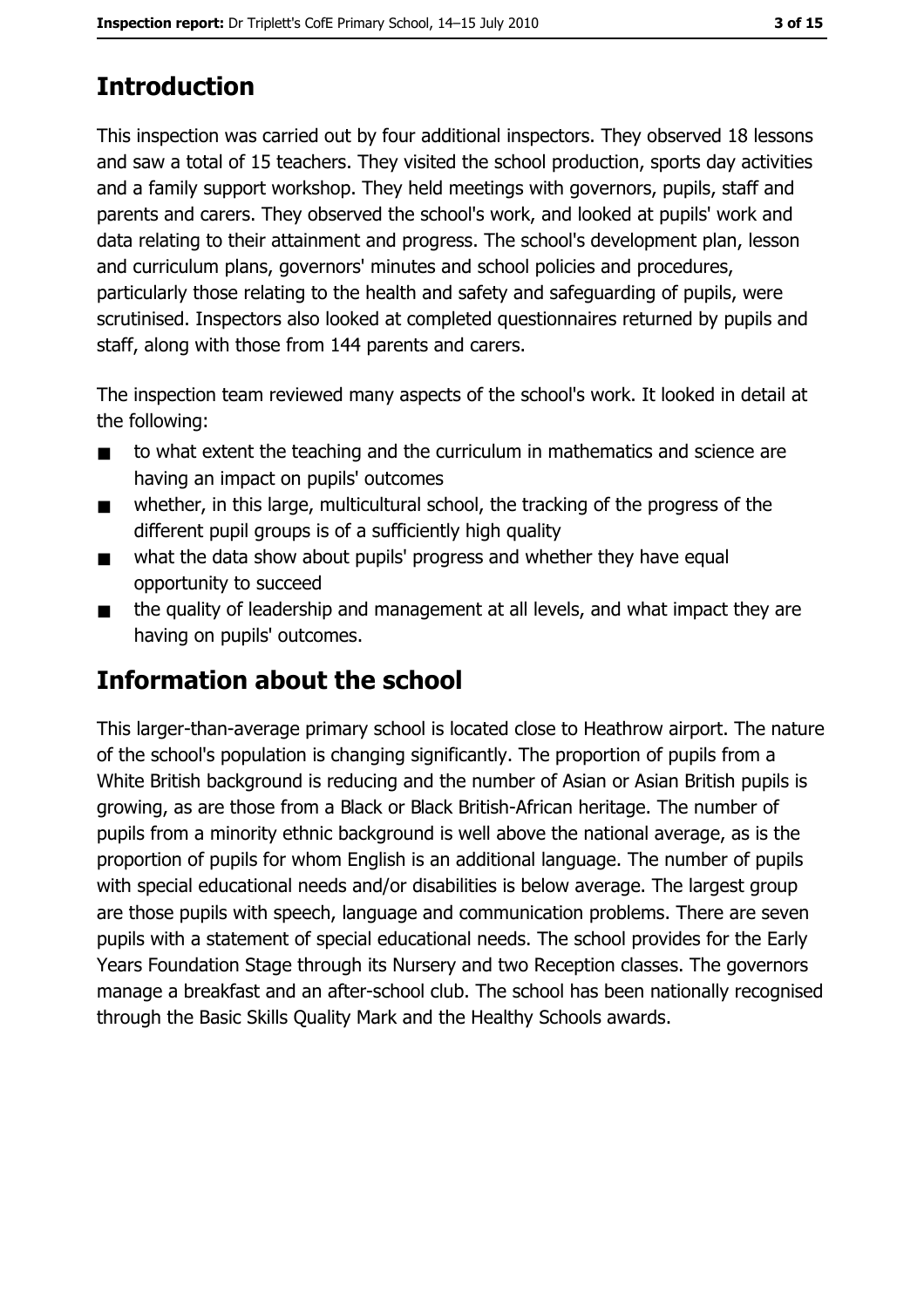## **Inspection judgements**

#### Overall effectiveness: how good is the school?

#### The school's capacity for sustained improvement

#### **Main findings**

The school provides a good education for pupils. It has some outstanding features, not least the care, guidance and support for pupils. The school commits fully to its moral message of 'Love, compassion, and respect'. Parents recognise this caring ethos. One wrote, 'Every child is nurtured, encouraged and inspired to do their best in every aspect of school life.' A particular strength is the successful way that the school encourages the pupils to be healthy which reflects the successful work carried out by the school to earn the national Healthy Schools award. Pupils have an excellent understanding of how to stay fit and well, participating with eagerness during breaks in the various physical activities on offer.

Good teaching and positive pupils' attitudes result in pupils achieving well, including in science and mathematics. They leave with overall attainment levels that have consistently been above the national average. The curriculum for mathematics, science and English securely underpins the delivery of the necessary basic skills for pupils. However, the planning in areas such as history does not sufficiently highlight possible common themes or cross-curricular links, which would allow pupils to apply their knowledge and skills in other subjects. In particular, there is little guidance as to where subjects such as design and technology reinforce the pupils' literacy and numeracy skills. In two mathematics lessons, older pupils experienced exceptionally original approaches to delivering the curriculum, but the school misses opportunities to share such good practice. Pupils make a good contribution to their community, for example acting as school councillors and junior road safety officers. There are missed opportunities to seek the wider views of pupils regarding aspects of their learning, such as their views on the curriculum.

A recent review of leadership and management arrangements has taken place and responsibilities have been successfully and more widely shared. Responsibility for tracking the progress of pupils is part of the role of subject leaders. They have a wide range of data at their disposal, and these clearly show the progress of different pupil groups. This allows the school to make quick interventions to support any pupil who is falling behind, and helps ensure that all have an equal opportunity to succeed. However, the level of subject leaders' analysis is sometimes insufficiently rigorous, particularly regarding data. Monitoring by all leaders leads to accurate self-evaluation and relevant development planning. For example, they identified the need for more speaking and listening opportunities in Key Stage 1, so as to meet the changing needs of the intake. However, subject development plans are insufficiently focused on the attainment and progress of different pupil groups. Objectives in action planning are often too general and this makes the measurement of success difficult to identify. Adept, focused

| 7 |  |
|---|--|
| 7 |  |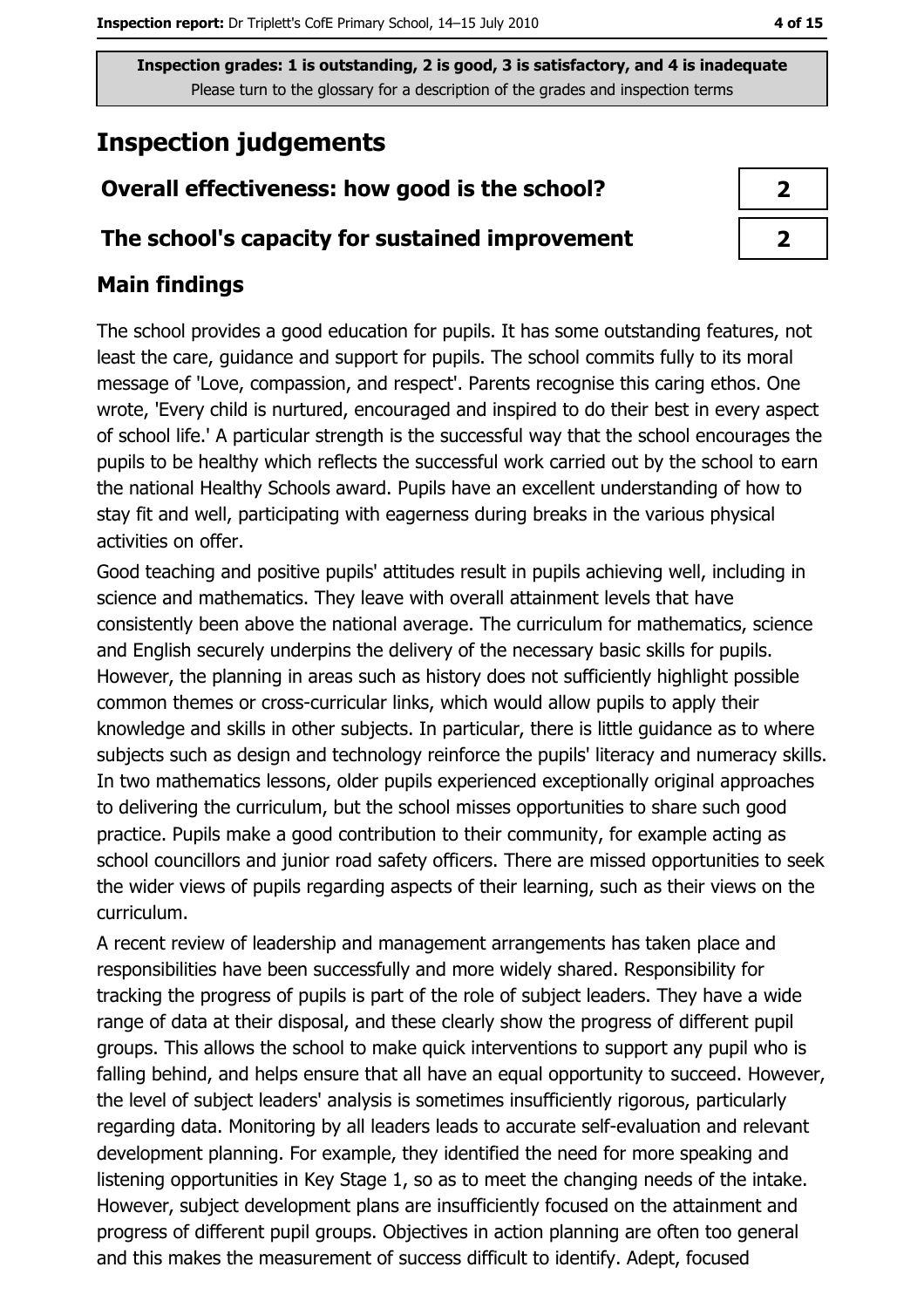leadership by the headteacher, his two assistant headteachers and the governors has helped ensure the maintenance of above average attainment, high levels of pupils' personal development and the development of excellent partnerships that benefit pupils. There is a very wide range of partners, for example an international company helps quide the Young Enterprise project and a local organisation has contributed to the landscaping of the pond area. Strong links with the Anglican church and places of worship associated with other faiths contribute exceptionally well to the multicultural education of the pupils. These factors reflect a good capacity to maintain improvement.

#### What does the school need to do to improve further?

- Improve the impact of the curriculum by:  $\blacksquare$ 
	- developing more common themes that help ensure cross-curricular links are clearly identified and utilised
	- sharing the already good practice regarding curriculum delivery within the school
	- seeking the views of pupils regarding curriculum content and delivery.
- Improve the quality of subject leadership through ensuring that:
	- subject leaders' analysis of data, and other information gathered through monitoring, is rigorous and focuses on the outcomes for pupils
	- all subject leaders identify more specific actions for development, and that it is made clear how they are to be measured for their impact

## **Outcomes for individuals and groups of pupils**

Pupils achieve well because they thoroughly eniov their education. This was seen in a Year 6 mathematics lesson where the pupils excitedly reported how they had used a variety of equipment, including a trundle wheel, to measure parts of the outdoor tennis courts. They subsequently applied themselves diligently to working out areas. Pupils' behaviour in class is usually good and often excellent. This undoubtedly contributes to their good achievement. In a Year 3 lesson, pupils demonstrated their knowledge of school safety rules when handling computers, as they transferred information to a database. They are well prepared for the future. This was seen in a Year 5 geography lesson where pupils worked well in pairs and reacted positively when learning about how to read maps and use grid reference numbers. A very large majority of pupils feel safe, but the challenge for the school is to identify why a few feel uncomfortable.

Attainment has been consistently well above average in English, including Year 6 pupils in the 2009 national tests. In mathematics and science, it has been more mixed with attainment ranging from average to above. Currently, standards are above average by the end of Year 6. Mathematics is the relatively weaker area. The school is fully aware of the trend of a small number of girls not progressing as well as boys in mathematics. Progress for pupils, including those from the various ethnic minorities and pupils with English is an additional language is good. Pupils with special educational needs respond

 $\overline{2}$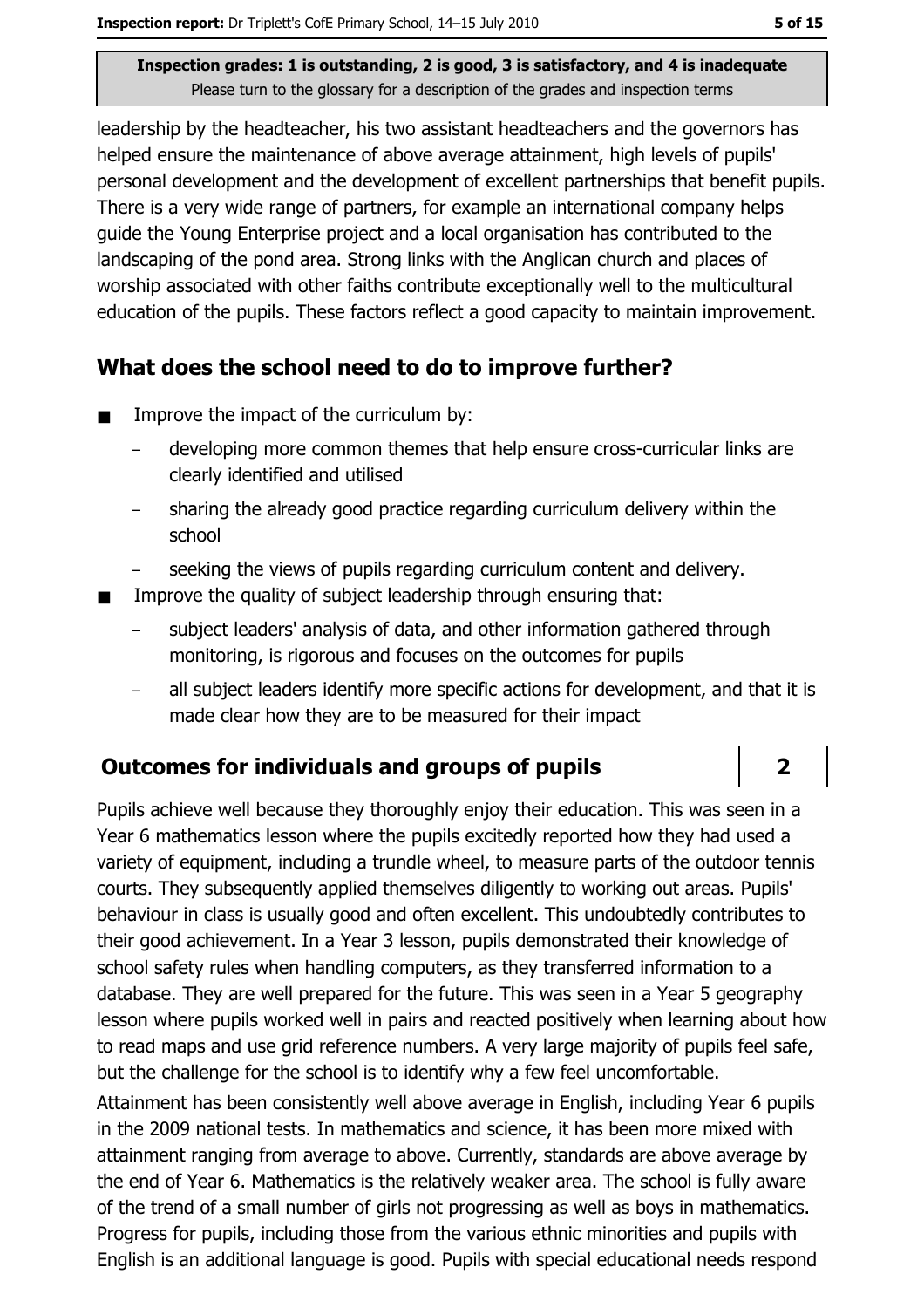well to the targeted support they receive, including small group work led by capable teaching assistants. Consequently, these pupils achieve well.

Pupils' spiritual, moral, social and cultural development is good. They show a good understanding of moral issues, have respect for each other and their different cultures. There are missed opportunities for developing reflective skills, for example about what they have learnt in lessons.

These are the grades for pupils' outcomes

| Pupils' achievement and the extent to which they enjoy their learning<br>Taking into account:                             |               |  |  |  |
|---------------------------------------------------------------------------------------------------------------------------|---------------|--|--|--|
| Pupils' attainment <sup>1</sup>                                                                                           |               |  |  |  |
| The quality of pupils' learning and their progress                                                                        | $\mathcal{P}$ |  |  |  |
| The quality of learning for pupils with special educational needs and/or<br>disabilities and their progress               |               |  |  |  |
| The extent to which pupils feel safe                                                                                      |               |  |  |  |
| <b>Pupils' behaviour</b>                                                                                                  |               |  |  |  |
| The extent to which pupils adopt healthy lifestyles                                                                       |               |  |  |  |
| The extent to which pupils contribute to the school and wider community                                                   |               |  |  |  |
| The extent to which pupils develop workplace and other skills that will<br>contribute to their future economic well-being |               |  |  |  |
| Taking into account:<br>Pupils' attendance <sup>1</sup>                                                                   |               |  |  |  |
| The extent of pupils' spiritual, moral, social and cultural development                                                   | 2             |  |  |  |

#### How effective is the provision?

Teaching is good overall, and often pupils benefit from outstanding lessons. The two excellent mathematics lessons demonstrated the way pupils' progress accelerates when they are provided with appropriate challenges and activities that meet their different learning needs. Pupils worked extremely well in groups on different challenges using their eyes and prior knowledge to plot shapes. They worked well in groups, and once finished, quickly had another challenge to move onto and a very good pace was maintained. Some teachers, when planning lessons, identify tasks rather than the learning expected of different pupil groups and progress levels slow. In lessons,

The grades for attainment and attendance are: 1 is high; 2 is above average; 3 is broadly average; and 4 is low.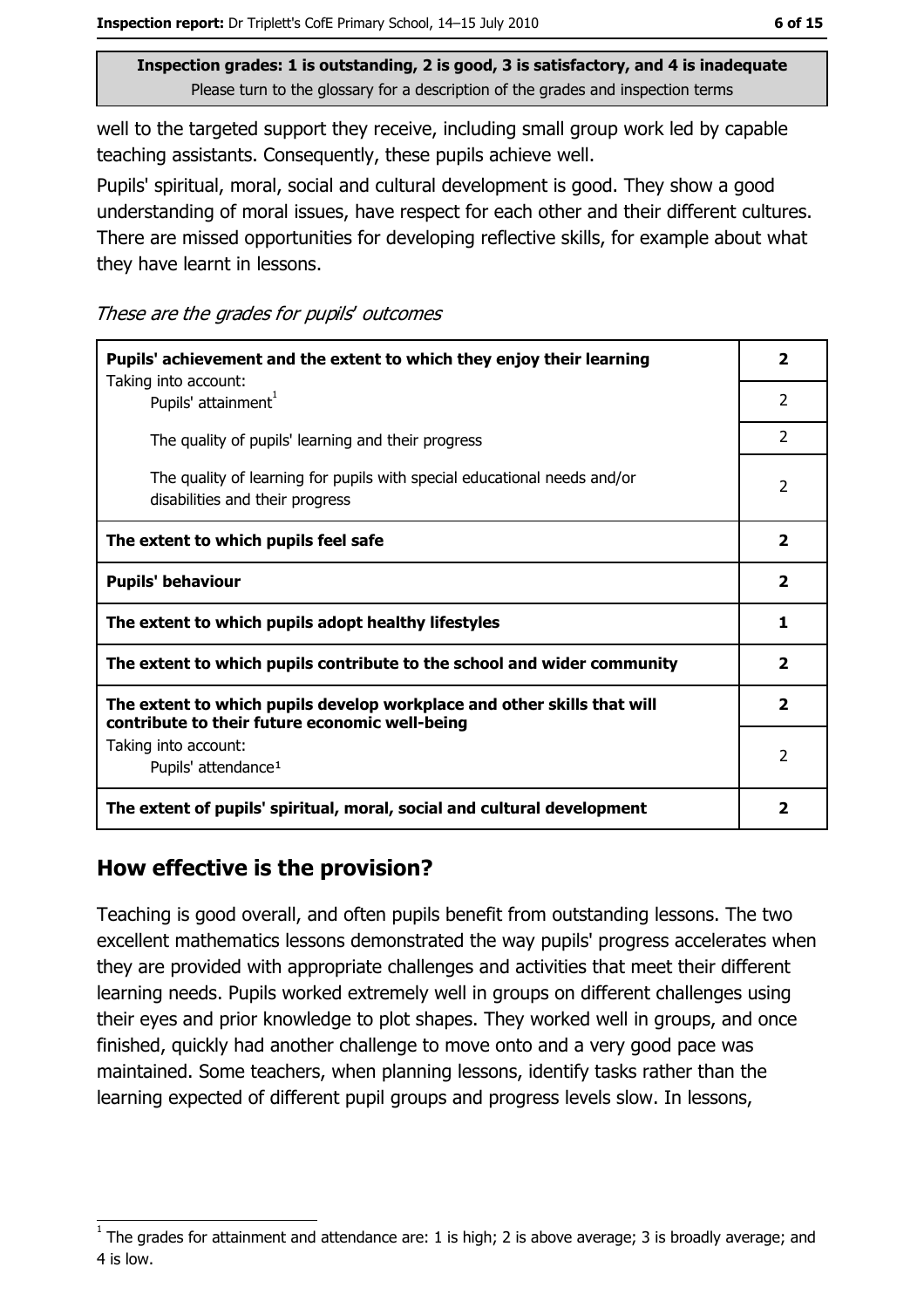relationships are very positive and pupils engage well with their learning. For example, in one religious education lesson, the pupils were eager to answer questions about the Ten Commandments. Teachers' marking is good, particularly in literacy, and pupils have a clear understanding about how to improve. Opportunities for pupils to self- or peer-assess are being introduced, but such approaches are not consistent across the school.

The satisfactory curriculum is reviewed regularly to meet the needs of the changing school population. In mathematics and science, more investigative approaches and problem-solving opportunities are now in place. These make the learning more real for pupils and help to raise their progress levels. Chances are missed to reinforce pupils' skills and knowledge, for example in literacy and numeracy, and to build in challenges for pupils of different abilities, in other subjects. Enhancement of the curriculum is good with opportunities for pupils to experience museum visits, opera, and a floating classroom in a canal barge. The pupils also benefit from a wide range of clubs, for example the film and Green clubs, residential and other trips, and visitors such as a local Second World War veteran. The curriculum provides well for the emotional and social needs of pupils.

The school is exceptionally adept at tackling any barriers to learning resulting from social, physical or emotional problems. Families are well supported, for example the family support workshops help prepare all for transition to secondary school, and this support extends to Year 7. Pupils are given the necessary support and guidance which allows them to progress in their academic work. An effective programme helps quide and support pupils through any periods of family upset, including bereavement. Pupils agree, with comments made such as, 'we feel very well cared for' and 'the adults know us, respect us'. The extended school provision, such as the well-run breakfast club, provides additional support and the pupils benefit from a 'slow and easy start' to their day.

|  | These are the grades for the quality of provision |  |  |  |
|--|---------------------------------------------------|--|--|--|
|--|---------------------------------------------------|--|--|--|

| The quality of teaching<br>Taking into account:                                                            |  |  |  |  |
|------------------------------------------------------------------------------------------------------------|--|--|--|--|
| The use of assessment to support learning                                                                  |  |  |  |  |
| The extent to which the curriculum meets pupils' needs, including, where<br>relevant, through partnerships |  |  |  |  |
| The effectiveness of care, guidance and support                                                            |  |  |  |  |

#### How effective are leadership and management?

Senior leaders have a very clear vision and ambition for the school which has been effectively communicated to staff through the recently developed team management system. A monitoring cycle is well established and informs development planning. These are linked well to performance management targets and the continuous professional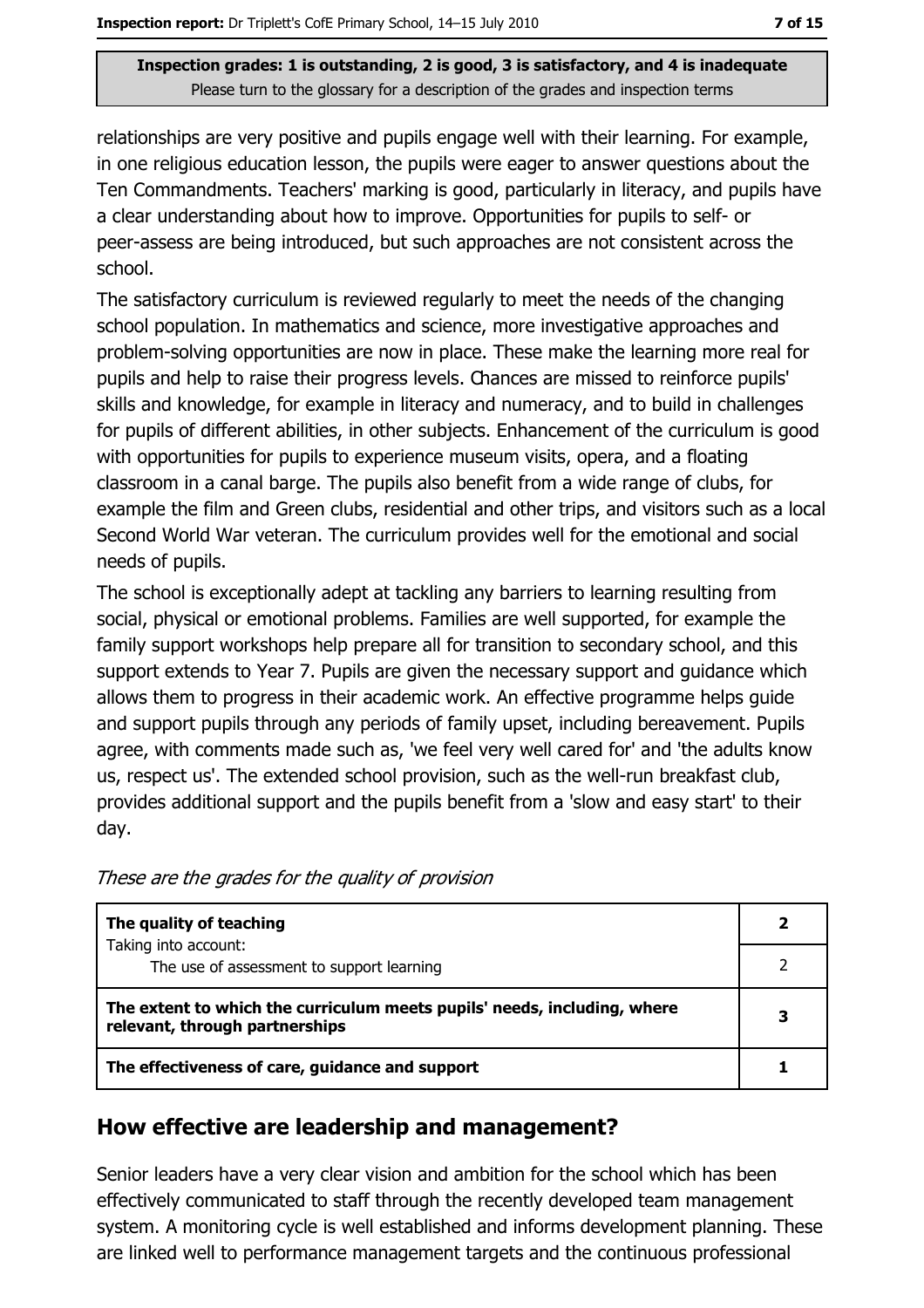development needs of staff. Team leaders play a full part in monitoring and evaluating but shortcomings exist in the depth of analysis. Governors make regular visits, and build a secure understanding of the school. While they do raise questions, there is insufficient evidence of them acting consistently as a critical friend over aspects like the progress of different pupil groups. Statutory duties are well met. Good safeguarding policies are monitored and reviewed regularly and governors actively involve themselves in ensuring the safe recruitment of adults. Equal opportunity is at the heart of the school. The tracking of pupils' progress by ethnic origin, special educational needs, as well as by first and additional languages, helps ensure this. Varied and effective strategies challenge stereotyping, for example a female fire-fighter visits. Good links with parents and carers exist. They appreciate the weekly newsletter, regular parent and carer evenings, the website and the numerous school events such as the firework display. The school's work to encourage community cohesion is very effective at local and international levels. Faith visits, for example to the mosque and synagogue, together with the children having planned opportunities to share their multicultural heritage, add significantly to the levels of toleration and respect that the pupils demonstrate. The challenge now is to extend links within Britain and to conduct a fuller review of the impact of its work in this area.

| The effectiveness of leadership and management in embedding ambition and<br>driving improvement                                                                     |                          |  |  |  |  |
|---------------------------------------------------------------------------------------------------------------------------------------------------------------------|--------------------------|--|--|--|--|
| Taking into account:<br>The leadership and management of teaching and learning                                                                                      | 2                        |  |  |  |  |
| The effectiveness of the governing body in challenging and supporting the<br>school so that weaknesses are tackled decisively and statutory responsibilities<br>met | $\overline{\phantom{a}}$ |  |  |  |  |
| The effectiveness of the school's engagement with parents and carers                                                                                                | 2                        |  |  |  |  |
| The effectiveness of partnerships in promoting learning and well-being                                                                                              | 1                        |  |  |  |  |
| The effectiveness with which the school promotes equality of opportunity and<br>tackles discrimination                                                              | $\overline{\mathbf{2}}$  |  |  |  |  |
| The effectiveness of safeguarding procedures                                                                                                                        | $\overline{\mathbf{2}}$  |  |  |  |  |
| The effectiveness with which the school promotes community cohesion                                                                                                 | 2                        |  |  |  |  |
| The effectiveness with which the school deploys resources to achieve<br>value for money                                                                             | $\overline{\mathbf{2}}$  |  |  |  |  |

These are the grades for leadership and management

## **Early Years Foundation Stage**

The children show high levels of enjoyment, in one session eagerly waiting to be chosen as the 'best sitters'. They show a pride in their good achievement, with one proudly commenting, 'I did the water challenge as well.' Children enter Nursery with below the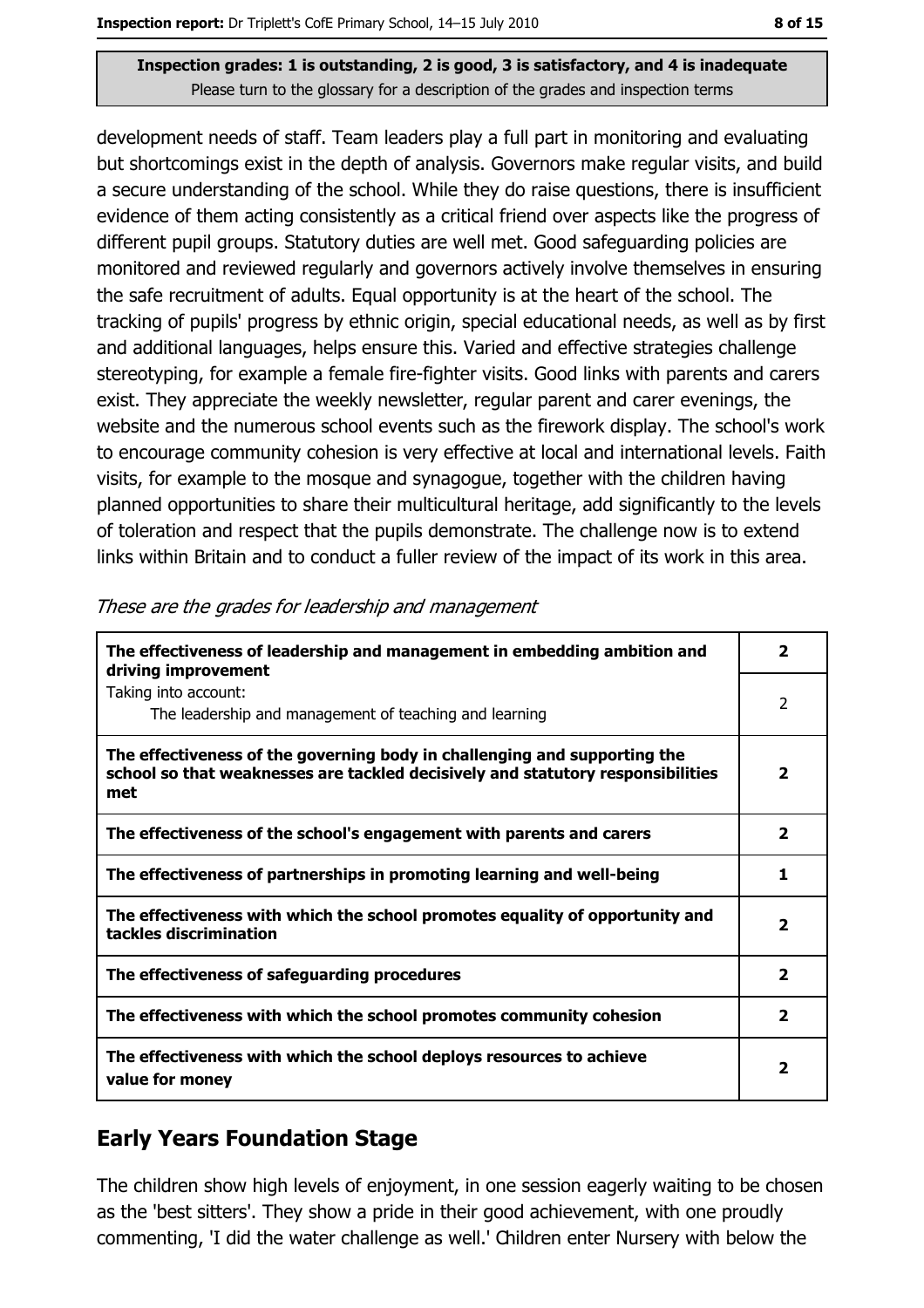expected levels of skills and knowledge. There are also an increasing number of children having English as an additional language. Consistently good teaching helps ensure that all pupil groups, including those with special educational needs, make good progress. They make some outstanding progress regarding aspects of personal development, playing well together and showing respect when listening to others talking in their home language. For example, a Nigerian child answered questions in his native tongue. Overall, the children leave Reception with skills and knowledge above the age-related expectations. The good curriculum has a realistic balance between adult- and child-initiated activities. The external area has been recently developed, although there are missed opportunities to further reinforce children's numeracy and literacy skills. The children settle well to their work, either indoors or out, because relationships are extremely positive. Teachers' planning is detailed, and the interactive whiteboard is well used to motivate the children. Teaching assistants are not always sufficiently involved in whole-class sessions. Leadership is good, the area is managed well and the day runs smoothly. Progress tracking systems are in place but difficulties exist in the ease by which the children's overall progress can be measured from entry to the end of Reception.

| These are the grades for the Early Years Foundation Stage |  |  |  |
|-----------------------------------------------------------|--|--|--|
|                                                           |  |  |  |

| <b>Overall effectiveness of the Early Years Foundation Stage</b><br>Taking into account:     |               |  |  |  |
|----------------------------------------------------------------------------------------------|---------------|--|--|--|
|                                                                                              |               |  |  |  |
| Outcomes for children in the Early Years Foundation Stage                                    |               |  |  |  |
| The quality of provision in the Early Years Foundation Stage                                 |               |  |  |  |
| The effectiveness of leadership and management of the Early Years<br><b>Foundation Stage</b> | $\mathcal{P}$ |  |  |  |

#### **Views of parents and carers**

A good number of parent questionnaires were returned. The vast majority are fully happy with the work of the school. One parent wrote, 'It is a warm and welcoming environment, because of this you feel an active participant in your child's education.' A very small minority expressed some concern about how the school dealt with unacceptable behaviour. Inspectors judged behaviour to be good, and often outstanding, and have no concerns about how unacceptable behaviour is dealt with.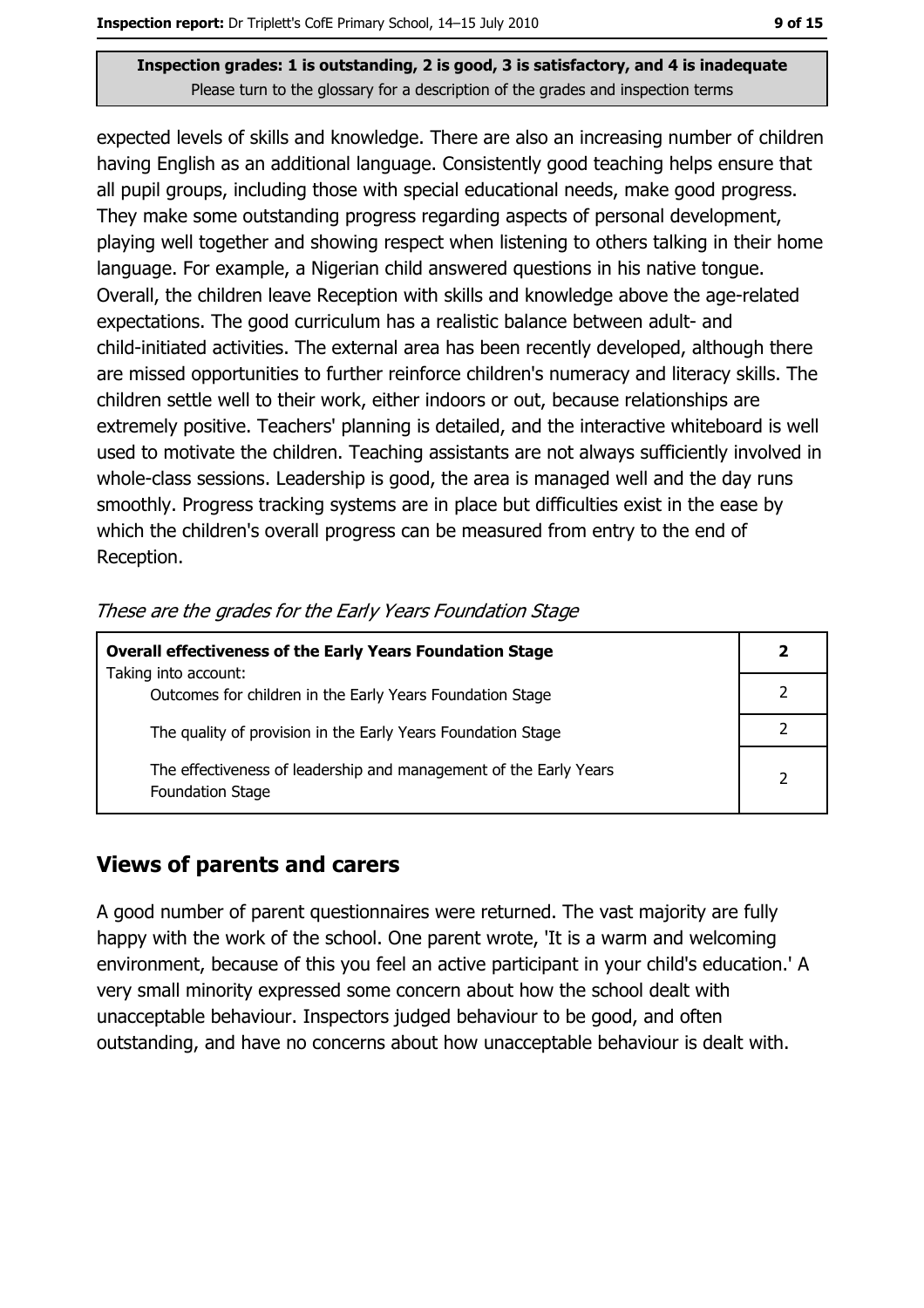|  |  |  | Responses from parents and carers to Ofsted's questionnaire |
|--|--|--|-------------------------------------------------------------|
|  |  |  |                                                             |

| <b>Statements</b>                                                                                                                                                                                                                                       | <b>Agree</b> | <b>Strongly</b> | <b>Agree</b> |               | <b>Disagree</b> |                | <b>Strongly</b><br>disagree |               |
|---------------------------------------------------------------------------------------------------------------------------------------------------------------------------------------------------------------------------------------------------------|--------------|-----------------|--------------|---------------|-----------------|----------------|-----------------------------|---------------|
|                                                                                                                                                                                                                                                         | <b>Total</b> | $\frac{0}{0}$   | <b>Total</b> | $\frac{0}{0}$ | <b>Total</b>    | $\frac{0}{0}$  | <b>Total</b>                | $\frac{0}{0}$ |
| My child enjoys school                                                                                                                                                                                                                                  | 112          | 78              | 32           | 22            | 0               | $\mathbf 0$    | 0                           | 0             |
| The school keeps my child<br>safe                                                                                                                                                                                                                       | 113          | 78              | 29           | 20            | $\overline{2}$  | 1              | 0                           | 0             |
| The school informs me<br>about my child's progress                                                                                                                                                                                                      | 99           | 69              | 38           | 26            | 6               | 4              | 0                           | $\mathbf 0$   |
| My child is making enough<br>progress at this school                                                                                                                                                                                                    | 101          | 70              | 38           | 26            | 3               | $\overline{2}$ | $\mathbf{1}$                | $\mathbf{1}$  |
| The teaching is good at this<br>school                                                                                                                                                                                                                  | 106          | 74              | 37           | 26            | $\mathbf{1}$    | 1              | 0                           | 0             |
| The school helps me to<br>support my child's learning                                                                                                                                                                                                   | 99           | 69              | 40           | 28            | 5               | 3              | 0                           | 0             |
| The school helps my child to<br>have a healthy lifestyle                                                                                                                                                                                                | 108          | 75              | 35           | 24            | $\mathbf{1}$    | $\mathbf{1}$   | 0                           | 0             |
| The school makes sure that<br>my child is well prepared for<br>the future (for example<br>changing year group,<br>changing school, and for<br>children who are finishing<br>school, entering further or<br>higher education, or<br>entering employment) | 86           | 60              | 48           | 33            | $\mathbf 0$     | $\mathbf 0$    | $\mathbf{1}$                | $\mathbf{1}$  |
| The school meets my child's<br>particular needs                                                                                                                                                                                                         | 91           | 63              | 47           | 33            | 4               | 3              | 0                           | 0             |
| The school deals effectively<br>with unacceptable behaviour                                                                                                                                                                                             | 82           | 57              | 51           | 35            | 8               | 6              | 0                           | 0             |
| The school takes account of<br>my suggestions and<br>concerns                                                                                                                                                                                           | 79           | 55              | 55           | 38            | $\overline{4}$  | 3              | $\overline{0}$              | 0             |
| The school is led and<br>managed effectively                                                                                                                                                                                                            | 100          | 69              | 41           | 28            | $\overline{2}$  | $\mathbf{1}$   | 0                           | 0             |
| Overall, I am happy with my<br>child's experience at this<br>school                                                                                                                                                                                     | 104          | 72              | 37           | 26            | $\mathbf{1}$    | $\mathbf{1}$   | 0                           | 0             |

The table above summarises the responses that parents and carers made to each statement. The percentages indicate the proportion of parents and carers giving that response out of the total number of completed questionnaires. Where one or more parents and carers chose not to answer a particular question, the percentages will not add up to 100%.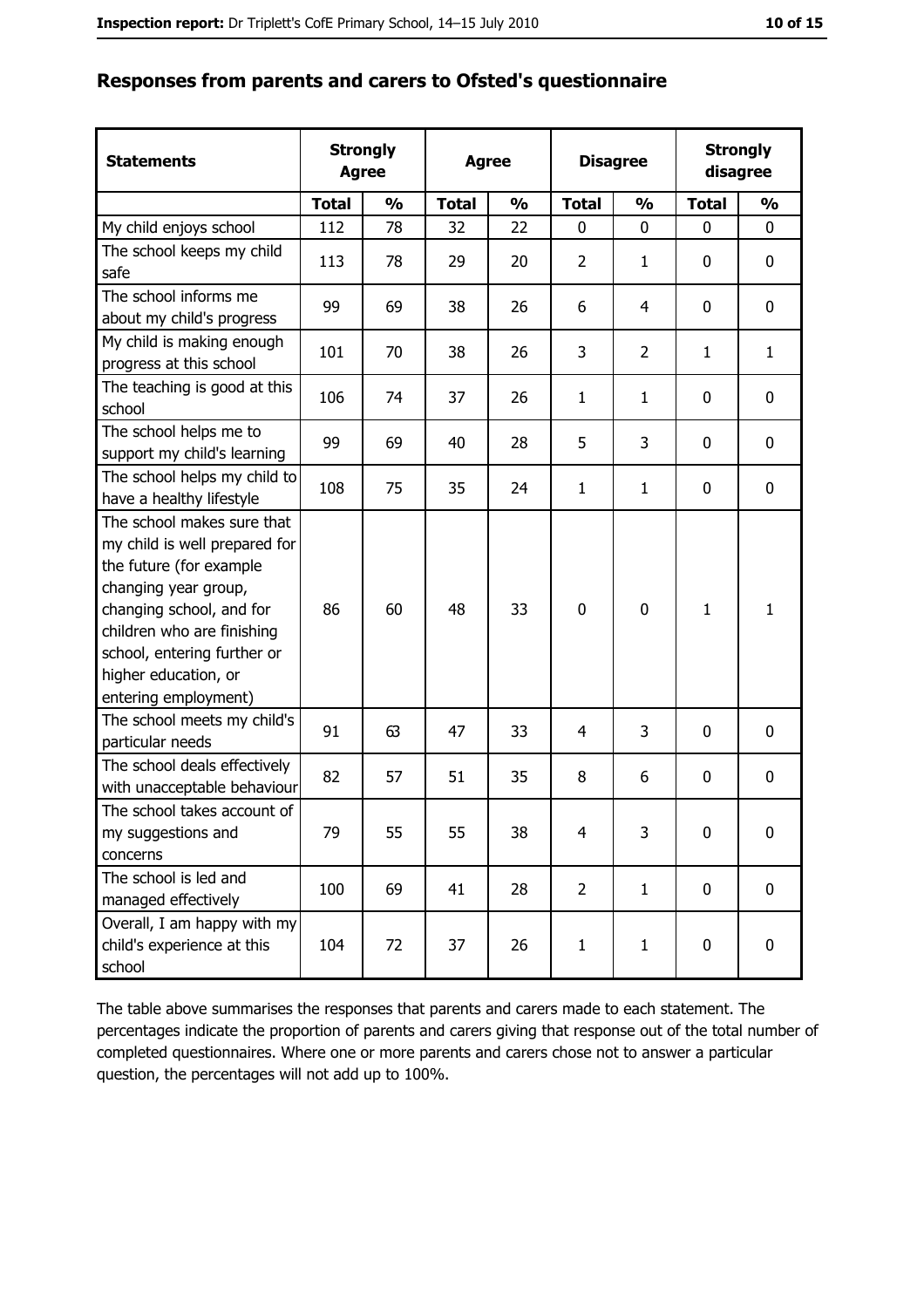## Glossary

| Grade   | <b>Judgement</b> | <b>Description</b>                                                                                                                                                                                                               |
|---------|------------------|----------------------------------------------------------------------------------------------------------------------------------------------------------------------------------------------------------------------------------|
| Grade 1 | Outstanding      | These features are highly effective. An oustanding<br>school provides exceptionally well for its pupils' needs.                                                                                                                  |
| Grade 2 | Good             | These are very positive features of a school. A school<br>that is good is serving its pupils well.                                                                                                                               |
| Grade 3 | Satisfactory     | These features are of reasonable quality. A satisfactory<br>school is providing adequately for its pupils.                                                                                                                       |
| Grade 4 | Inadequate       | These features are not of an acceptable standard. An<br>inadequate school needs to make significant<br>improvement in order to meet the needs of its pupils.<br>Ofsted inspectors will make further visits until it<br>improves. |

## What inspection judgements mean

#### **Overall effectiveness of schools**

|                       | Overall effectiveness judgement (percentage of<br>schools) |      |                     |                   |  |  |
|-----------------------|------------------------------------------------------------|------|---------------------|-------------------|--|--|
| <b>Type of school</b> | <b>Outstanding</b>                                         | Good | <b>Satisfactory</b> | <b>Inadequate</b> |  |  |
| Nursery schools       | 51                                                         | 45   | 0                   | 4                 |  |  |
| Primary schools       | 6                                                          | 41   | 42                  | 10                |  |  |
| Secondary schools     | 8                                                          | 34   | 44                  | 14                |  |  |
| Sixth forms           | 10                                                         | 37   | 50                  | 3                 |  |  |
| Special schools       | 32                                                         | 38   | 25                  | 5                 |  |  |
| Pupil referral units  | 12                                                         | 43   | 31                  | 14                |  |  |
| All schools           | 9                                                          | 40   | 40                  | 10                |  |  |

New school inspection arrangements were introduced on 1 September 2009. This means that inspectors now make some additional judgements that were not made previously.

The data in the table above is for the period 1 September to 31 December 2009 and is the most recently published data available (see www.ofsted.gov.uk). Please note that the sample of schools inspected during the autumn term 2009 was not representative of all schools nationally, as weaker schools are inspected more frequently than good or outstanding schools.

Percentages are rounded and do not always add exactly to 100. Secondary school figures include those that have sixth forms, and sixth form figures include only the data specifically for sixth form inspection judgements.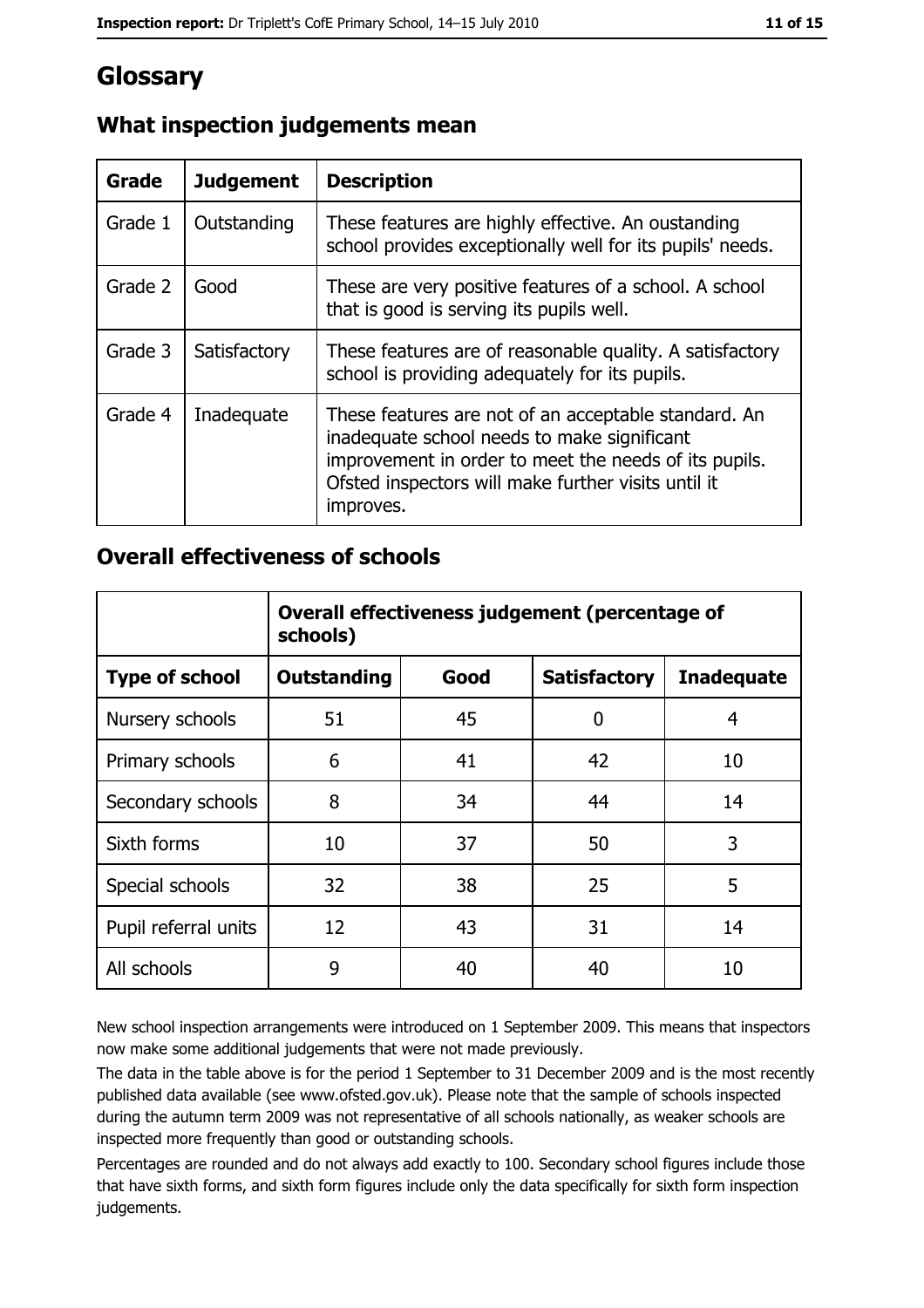## **Common terminology used by inspectors**

| Achievement:                  | the progress and success of a pupil in<br>their learning, development or training.                                                                                                                                                                                                                           |  |  |
|-------------------------------|--------------------------------------------------------------------------------------------------------------------------------------------------------------------------------------------------------------------------------------------------------------------------------------------------------------|--|--|
| Attainment:                   | the standard of the pupils' work shown by<br>test and examination results and in<br>lessons.                                                                                                                                                                                                                 |  |  |
| Capacity to improve:          | the proven ability of the school to<br>continue improving. Inspectors base this<br>judgement on what the school has<br>accomplished so far and on the quality of<br>its systems to maintain improvement.                                                                                                     |  |  |
| Leadership and management:    | the contribution of all the staff with<br>responsibilities, not just the headteacher,<br>to identifying priorities, directing and<br>motivating staff and running the school.                                                                                                                                |  |  |
| Learning:                     | how well pupils acquire knowledge,<br>develop their understanding, learn and<br>practise skills and are developing their<br>competence as learners.                                                                                                                                                          |  |  |
| <b>Overall effectiveness:</b> | inspectors form a judgement on a school's<br>overall effectiveness based on the findings<br>from their inspection of the school. The<br>following judgements, in particular,<br>influence what the overall effectiveness<br>judgement will be.                                                               |  |  |
|                               | The school's capacity for sustained<br>improvement.<br>Outcomes for individuals and groups<br>of pupils.<br>The quality of teaching.<br>The extent to which the curriculum<br>meets pupil's needs, including where<br>relevant, through partnerships.<br>The effectiveness of care, guidance<br>and support. |  |  |
| Progress:                     | the rate at which pupils are learning in<br>lessons and over longer periods of time. It<br>is often measured by comparing the<br>pupils' attainment at the end of a key<br>stage with their attainment when they<br>started.                                                                                 |  |  |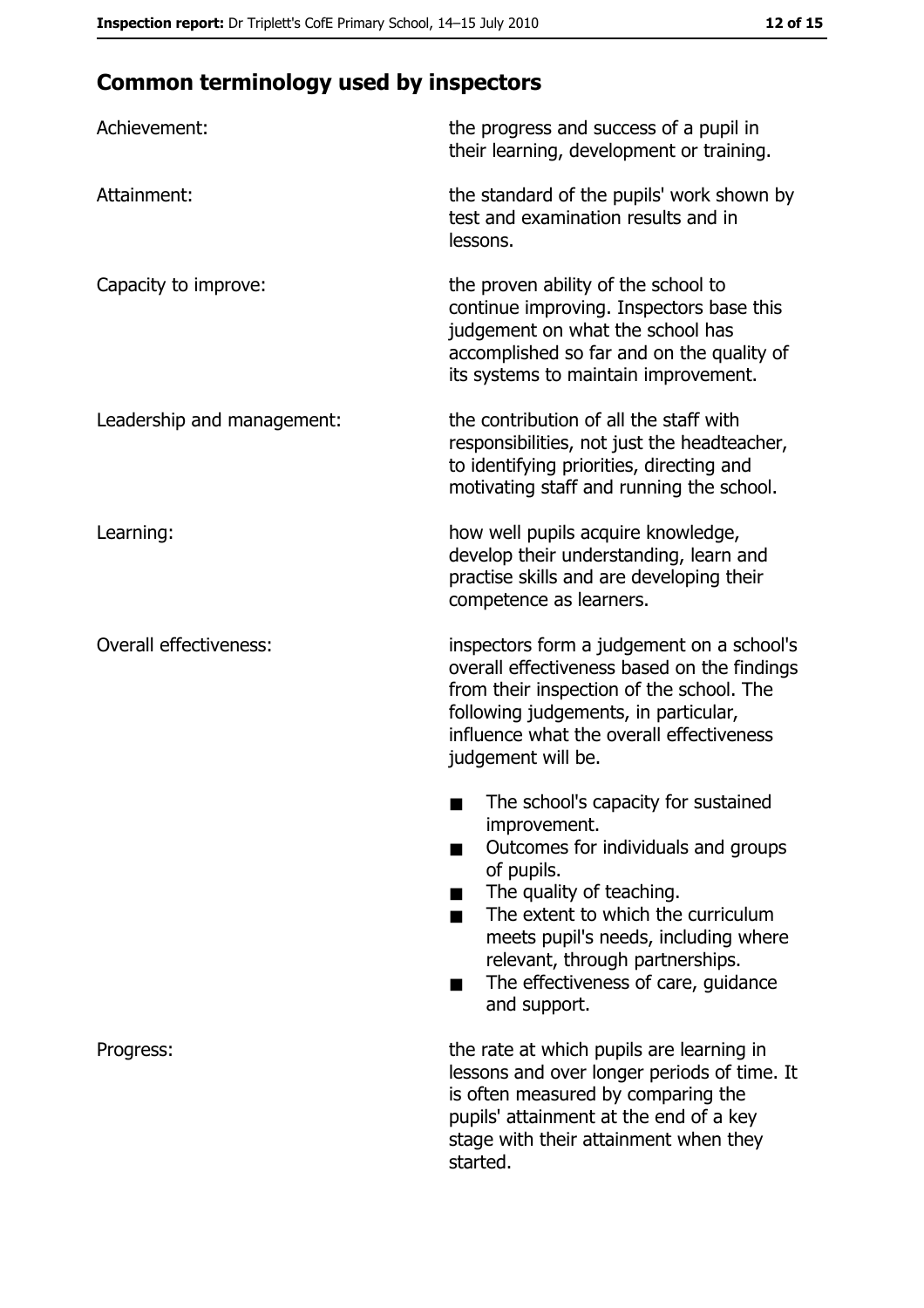This letter is provided for the school, parents and carers to share with their children. It describes Ofsted's main findings from the inspection of their school.



16 July 2010

Dear Pupils

Inspection of Dr Triplett's CofE Primary School, Hayes, UB3 2JQ

You may remember our recent visit to your school. Thank you for making us so welcome. We listened carefully to what you told us about your school and many thanks to those groups of pupils who spoke to us. Like you, we believe you go to a good school.

We also believe that the school does some things very well indeed. We agree with you that the adults look after you very well. The school is excellent in how it supports those pupils facing difficulties, so that they are able to settle to their work. It is also very good in finding people from outside the school who help you to learn. We particularly liked the way the church adds to your experience. The visits to other faith's places of worship add to your knowledge of other cultures. We especially like the way you all get along with each other, and show respect for the different cultures present in the school. Well done! Your behaviour is very good and this, together with the good teaching you get, helps explain why you progress well with your work. One of you told us that, 'The teachers make learning fun!' The parents and carers and ourselves certainly enjoyed the school production. Well done to all of those taking part!

Your knowledge about how to stay fit and healthy is excellent. We are pleased to see how you run around and enjoy the various playground activities you have.

Your headteacher and the other adults are determined to keep improving the school. We have asked them to look at other subjects besides mathematics, English and science to try to make them even more fun for you and to give you the chance to practise your writing and numeracy skills in other subjects. You can help because we have asked them to speak to you about what you find exciting and interesting. We have also asked that the adults in charge of subjects look more closely about how well you are doing and that they are able to measure more easily the effect of any changes they introduce.

Thank you again for your help, and on behalf of all the inspectors, I wish you well for the future.

Yours sincerely Michael Pye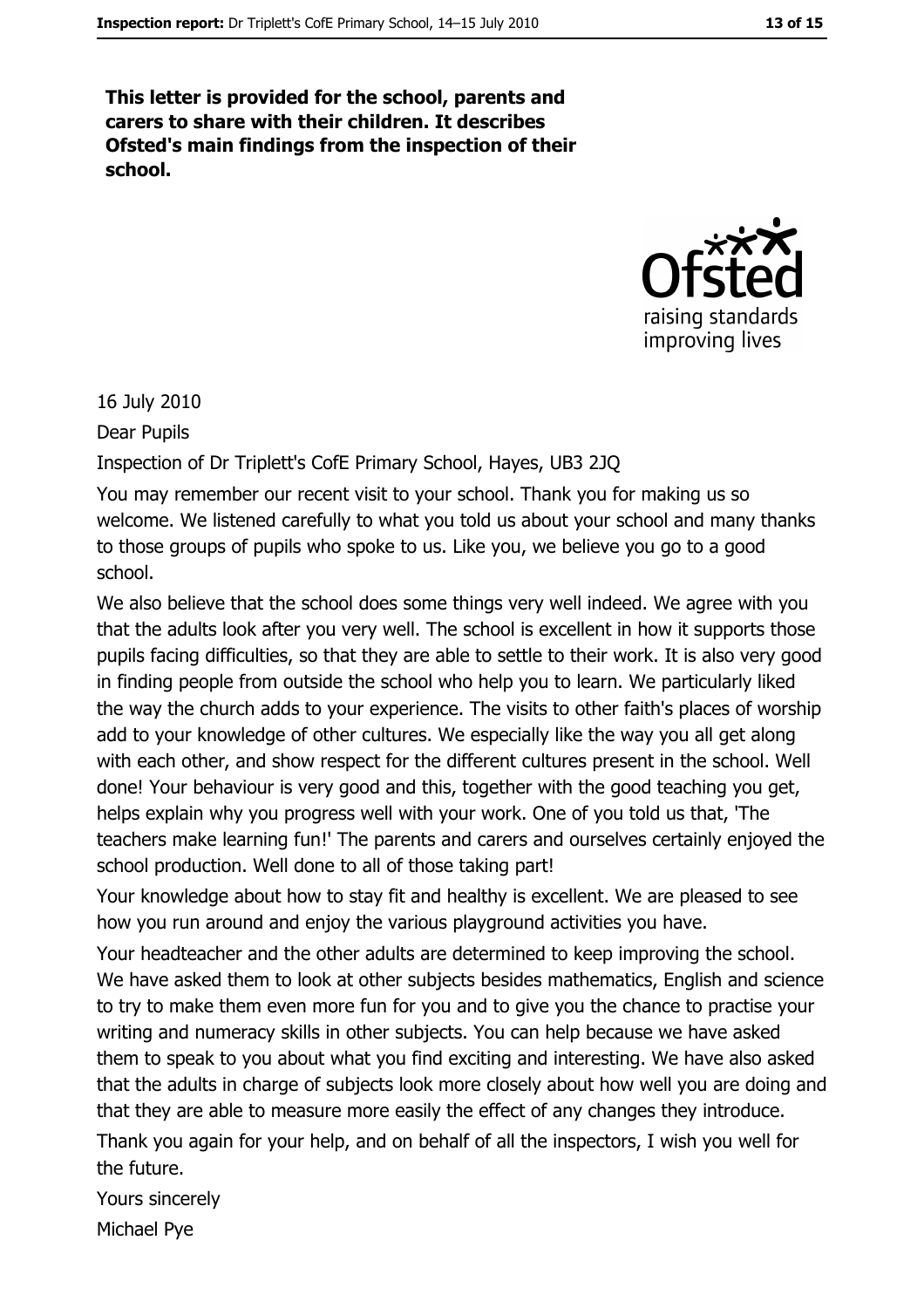Lead Inspector